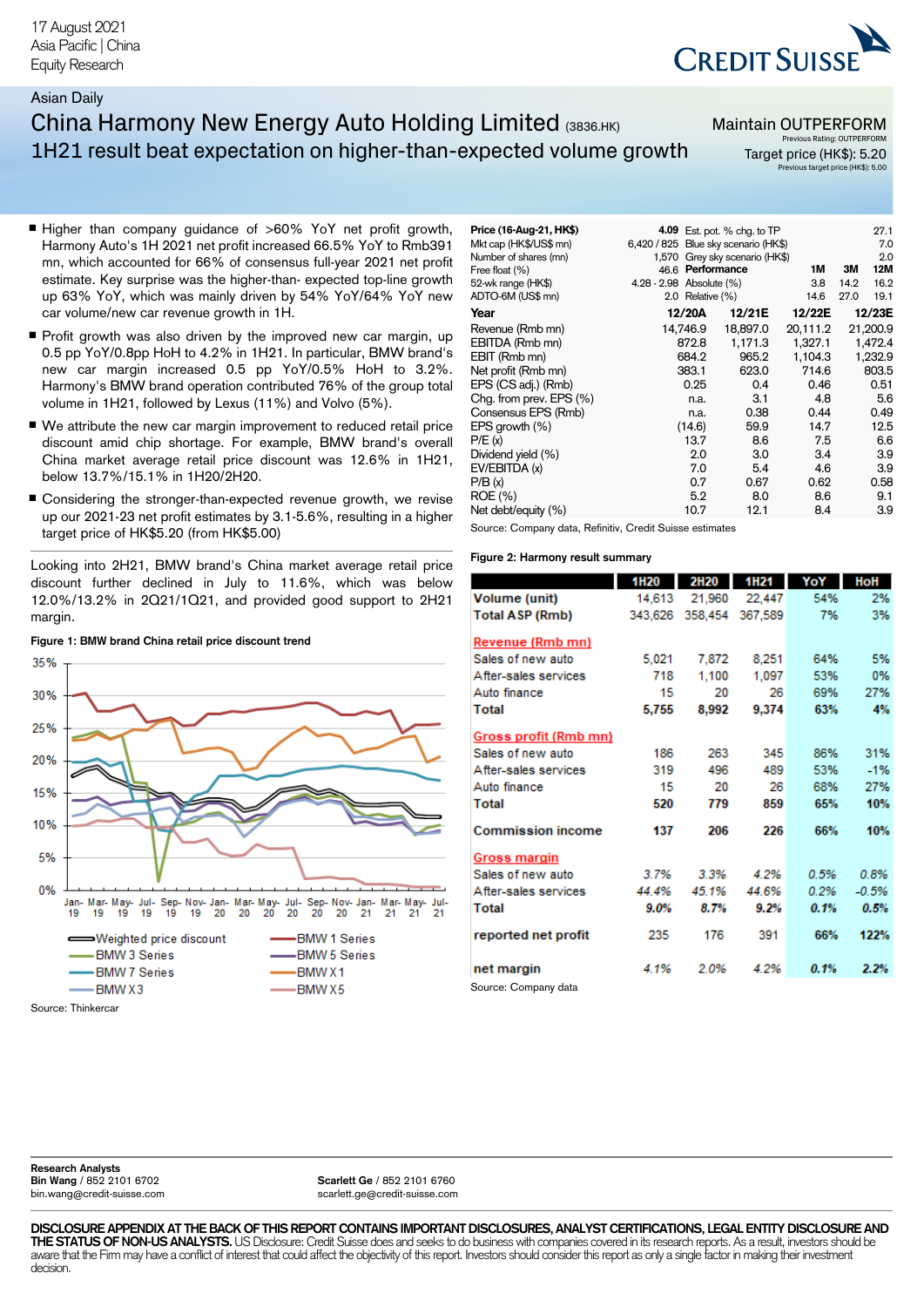## Valuation Methodology and Risks

## Target Price and Rating

Valuation Methodology and Risks: (12 months) for China Harmony New Energy Auto Holding Limited (3836.HK)

- Method: We derive our HK\$5.2 target price for China Harmony New Energy Auto Holding Limited from a DCF (discounted cash flow)based methodology, as simple multiples do not fully exhibit a dealer business's long-term earnings power (mainly from services) and Harmony's strong net cash position. We make the following assumption in arriving at our DCF-based TP: Cost of equity 11.9%, risk free rate 3.5%, beta 1.2, borrowing cost 3.7%, tax rate 25%, WACC 9.9%, equity to equity-plus-debt ratio 74%. Our target price implies 10x 2022E P/E (price-to-earnings). We give Harmony OUTPERFORM rating as we are bullish about auto dealers' strengthening bargaining power against OEMs, resulting in improving new car sales margin.
- Risk: Risks that could impede achievement of our target price of HK\$5.2 for China Harmony New Energy Auto Holding Limited is luxury car demand slowdown may ignite price wars and hurt dealers' margins. Risks to our OUTPERFORM rating is stricter-thanexpected government anticorruption campaign, hurting high-end customer demand for luxury brand cars.

Companies Mentioned (Price as of 16-Aug-2021)

## **BMW** (BMWG.DE, €81.47)

China Harmony New Energy Auto Holding Limited (3836.HK, HK\$4.09, OUTPERFORM, TP HK\$5.2)

## Disclosure Appendix

## Analyst Certification

I, Bin Wang, certify that (1) the views expressed in this report accurately reflect my personal views about all of the subject companies and securities and (2) no part of my compensation was, is or will be directly or indirectly related to the specific recommendations or views expressed in this report.

3-Year Price and Rating History for China Harmony New Energy Auto Holding Limited (3836.HK)

| 3836.HK      | Closing<br>Price | <b>Target Price</b> |        |
|--------------|------------------|---------------------|--------|
| Date         | (HK\$)           | (HK\$)              | Rating |
| $01$ -Oct-18 | 3.26             | 7.20                |        |
| 01-Apr-19    | 2.85             | 4.10                |        |
| 11-Dec-19    | 3.43             | 4.20                |        |
| 09-Dec-20    | 3.91             | 4.60                |        |
| 01-Apr-21    | 4.19             | 5.00                |        |



\* Asterisk signifies initiation or assumption of coverage.

As of December 10, 2012 Analysts' stock rating are defined as follows:

Outperform (O) : The stock's total return is expected to outperform the relevant benchmark\* over the next 12 months.

Neutral (N) : The stock's total return is expected to be in line with the relevant benchmark\* over the next 12 months.

Underperform (U): The stock's total return is expected to underperform the relevant benchmark\* over the next 12 months.

\*Relevant benchmark by region: As of 10th December 2012, Japanese ratings are based on a stock's total return relative to the analyst's coverage universe which consists of all companies covered by the analyst within the relevant sector, with Outperforms representing the most attractive, Neutrals the less attractive, and Underperforms the least attractive investment opportunities. As of 2nd October 2012, U.S. and Canadian as well as European (excluding Turkey) ratings are based on a stock's total return relative to the analyst's coverage universe which consists of all companies covered by the analyst within the relevant sector, with Outperforms representing the most attractive, Neutrals the less attractive, and Underperforms the least attractive investment opportunities. For Latin America, Turkey and Asia (excluding Japan and Australia), stock ratings are based on a stock's total return relative to the average total return of the relevant country or regional benchmark (India - S&P) BSE Sensex Index); prior to 2nd October 2012 U.S. and Canadian ratings were based on (1) a stock's absolute total return potential to its current share price and (2) the relative attractiveness of a stock's total return potential within an analyst's coverage universe. For Australian and New Zealand stocks, the expected total return (ETR) calculation includes 12-month rolling dividend yield. An Outperform rating is assigned where an ETR is greater than or equal to 7.5%; Underperform where an ETR less than or equal to 5%. A Neutral may be assigned where the ETR is between -5% and 15%. The overlapping rating range allows analysts to assign a rating that puts ETR in the context of associated risks. Prior to 18 May 2015, ETR ranges for Outperform and Underperform ratings did not overlap with Neutral thresholds between 15% and 7.5%, which was in operation from 7 July 2011.

Restricted (R) : In certain circumstances, Credit Suisse policy and/or applicable law and regulations preclude certain types of communications, including an investment recommendation, during the course of Credit Suisse's engagement in an investment banking transaction and in certain other circumstances.

Not Rated (NR) : Credit Suisse Equity Research does not have an investment rating or view on the stock or any other securities related to the company at this time.

Not Covered (NC) : Credit Suisse Equity Research does not provide ongoing coverage of the company or offer an investment rating or investment view on the equity security of the company or related products.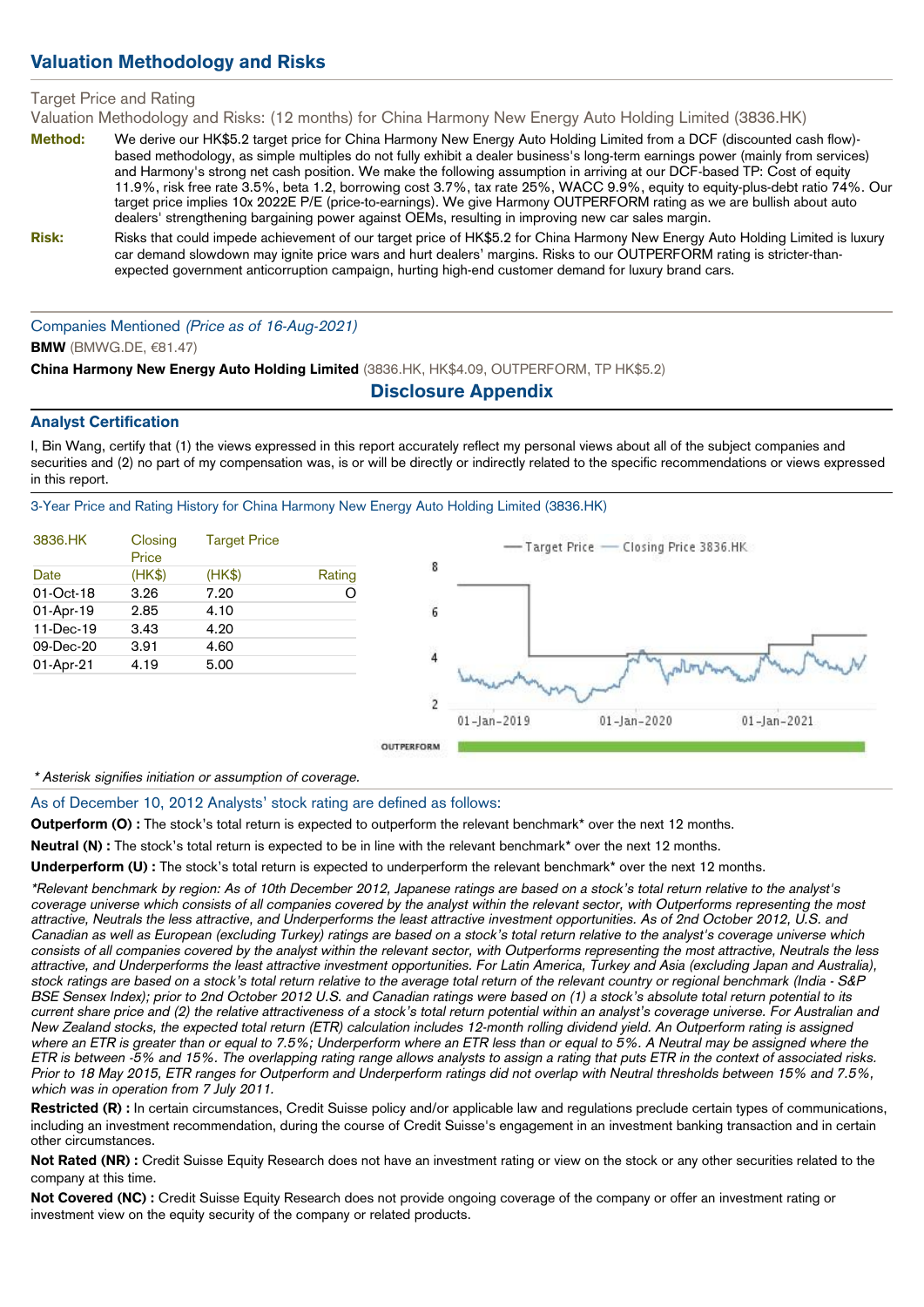Volatility Indicator [V] : A stock is defined as volatile if the stock price has moved up or down by 20% or more in a month in at least 8 of the past 24 months or the analyst expects significant volatility going forward.

Analysts' sector weightings are distinct from analysts' stock ratings and are based on the analyst's expectations for the fundamentals and/or valuation of the sector\* relative to the group's historic fundamentals and/or valuation:

**Overweight :** The analyst's expectation for the sector's fundamentals and/or valuation is favorable over the next 12 months.

Market Weight : The analyst's expectation for the sector's fundamentals and/or valuation is neutral over the next 12 months.

Underweight: The analyst's expectation for the sector's fundamentals and/or valuation is cautious over the next 12 months.

\*An analyst's coverage sector consists of all companies covered by the analyst within the relevant sector. An analyst may cover multiple sectors.

Credit Suisse's distribution of stock ratings (and banking clients) is:

## Global Ratings Distribution

| <b>Rating</b>      | <b>Versus universe (%)</b> | Of which banking clients $(\%)$ |  |
|--------------------|----------------------------|---------------------------------|--|
| Outperform/Buy*    | 55%                        | (31% banking clients)           |  |
| Neutral/Hold*      | 33%                        | (23% banking clients)           |  |
| Underperform/Sell* | 10%                        | (20% banking clients)           |  |
| <b>Restricted</b>  | 2%                         |                                 |  |

Please click [here](https://rave.credit-suisse.com/disclosures/view/quarterlyrecommendations) to view the MAR quarterly recommendations and investment services report for fundamental research recommendations.

\*For purposes of the NYSE and FINRA ratings distribution disclosure requirements, our stock ratings of Outperform, Neutral, and Underperform most closely correspond to Buy, Hold, and Sell, respectively; however, the meanings are not the same, as our stock ratings are determined on a relative basis. (Please refer to definitions above.) An investor's decision to buy or sell a security should be based on investment objectives, current holdings, and other individual factors.

## Important Global Disclosures

Credit Suisse's research reports are made available to clients through our proprietary research portal on CS PLUS. Credit Suisse research products may also be made available through third-party vendors or alternate electronic means as a convenience. Certain research products are only made available through CS PLUS. The services provided by Credit Suisse's analysts to clients may depend on a specific client's preferences regarding the frequency and manner of receiving communications, the client's risk profile and investment, the size and scope of the overall client relationship with the Firm, as well as legal and regulatory constraints. To access all of Credit Suisse's research that you are entitled to receive in the most timely manner, please contact your sales representative or go to [https://plus.credit-suisse.com](https://plus.credit-suisse.com/).

Credit Suisse's policy is to update research reports as it deems appropriate, based on developments with the subject company, the sector or the market that may have a material impact on the research views or opinions stated herein.

Credit Suisse's policy is only to publish investment research that is impartial, independent, clear, fair and not misleading. For more detail please refer to Credit Suisse's Policies for Managing Conflicts of Interest in connection with Investment Research[:https://www.credit-suisse.com/sites/](https://www.credit-suisse.com/sites/disclaimers-ib/en/managing-conflicts.html) [disclaimers-ib/en/managing-conflicts.html.](https://www.credit-suisse.com/sites/disclaimers-ib/en/managing-conflicts.html)

Any information relating to the tax status of financial instruments discussed herein is not intended to provide tax advice or to be used by anyone to provide tax advice. Investors are urged to seek tax advice based on their particular circumstances from an independent tax professional.

Credit Suisse has decided not to enter into business relationships with companies that Credit Suisse has determined to be involved in the development, manufacture, or acquisition of anti-personnel mines and cluster munitions. For Credit Suisse's position on the issue, please see [https://www.credit-suisse.com/media/assets/corporate/docs/about-us/responsibility/banking/policy-summaries-en.pdf.](https://www.credit-suisse.com/media/assets/corporate/docs/about-us/responsibility/banking/policy-summaries-en.pdf)

The analyst(s) responsible for preparing this research report received compensation that is based upon various factors including Credit Suisse's total revenues, a portion of which are generated by Credit Suisse's investment banking activities

Please refer to the firm's disclosure website at <https://rave.credit-suisse.com/disclosures/view/selectArchive> for the definitions of abbreviations typically used in the target price method and risk sections.

See the Companies Mentioned section for full company names

Credit Suisse or a member of the Credit Suisse Group is a market maker or liquidity provider in the securities of the following subject issuer(s): 3836.HK

For date and time of production, dissemination and history of recommendation for the subject company(ies) featured in this report, disseminated within the past 12 months, please refer to the link: [https://rave.credit-suisse.com/disclosures/view/](https://rave.credit-suisse.com/disclosures/view/report?i=640942&v=2dm9v3m0fpivgjmo8tnco64pk) report?i=640942&v=2dm9v3m0fpivgimo8tnco64pk.

## Important Regional Disclosures

Singapore recipients should contact Credit Suisse AG, Singapore Branch for any matters arising from, or in connection with, this research report.

Analysts who conduct site visits of covered issuers are not permitted to accept payment or reimbursement for travel expenses from the issuer for the site visit.

For Credit Suisse Securities (Canada), Inc.'s policies and procedures regarding the dissemination of equity research, please visit https://www.credit-suisse.com/sites/disclaimers-ib/en/canada-research-policy.html.

Investors should note that income from such securities and other financial instruments, if any, may fluctuate and that price or value of such securities and instruments may rise or fall and, in some cases, investors may lose their entire principal investment.

To the extent any Credit Suisse equity research analyst employed by Credit Suisse International (a "UK Analyst") has interactions with a Spanish domiciled client of Credit Suisse AG or its affiliates, such UK Analyst will be acting for and on behalf of CSSSV, with respect only to the provision of equity research services to Spanish domiciled clients of Credit Suisse AG or its affiliates.

Pursuant to CVM Resolution No. 20/2021, of February 25, 2021, the author(s) of the report hereby certify(ies) that the views expressed in this report solely and exclusively reflect the personal opinions of the author(s) and have been prepared independently, including with respect to Credit Suisse. Part of the author(s)´s compensation is based on various factors, including the total revenues of Credit Suisse, but no part of the compensation has been, is, or will be related to the specific recommendations or views expressed in this report. In addition, Credit Suisse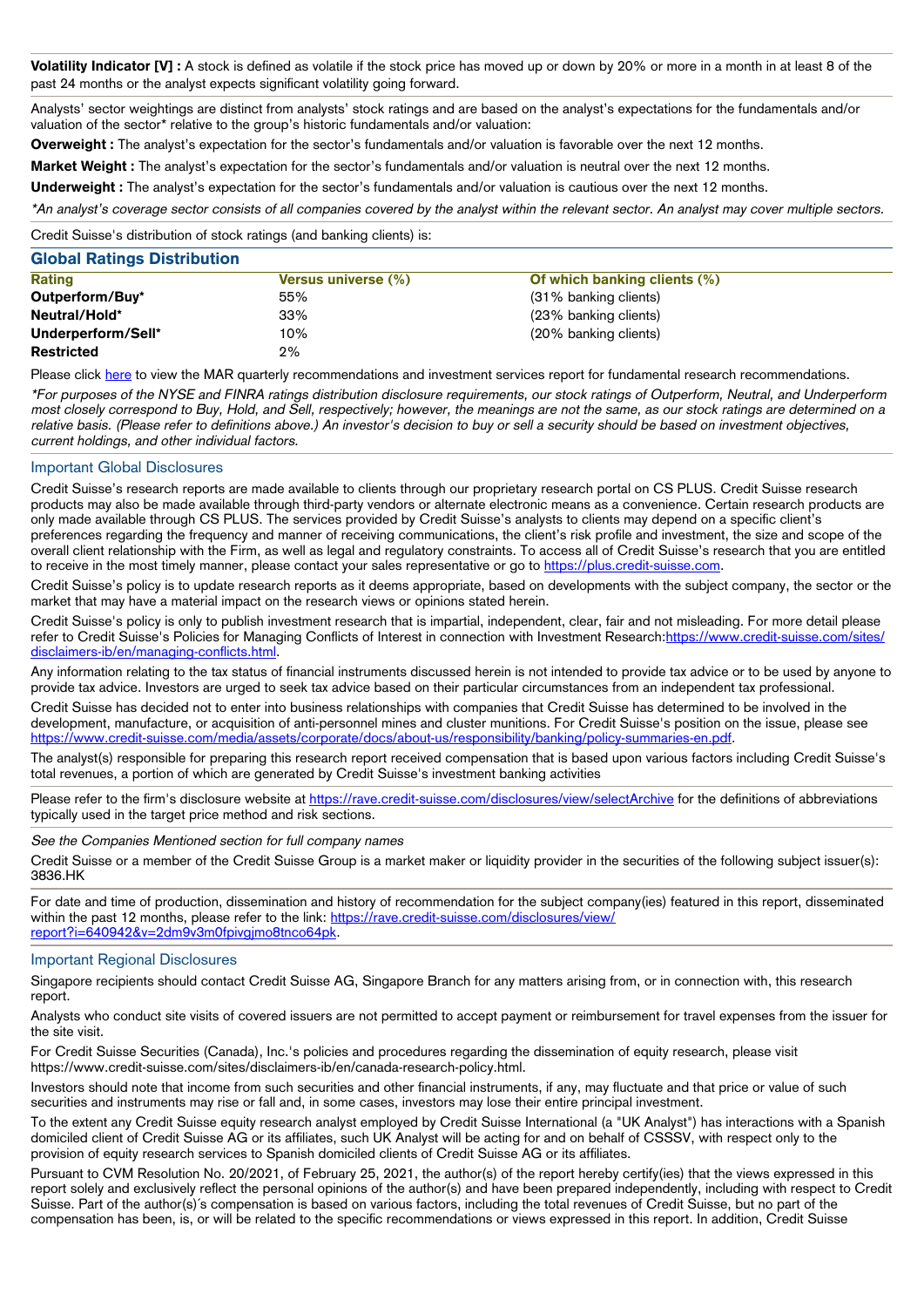declares that: Credit Suisse has provided, and/or may in the future provide investment banking, brokerage, asset management, commercial banking and other financial services to the subject company/companies or its affiliates, for which they have received or may receive customary fees and commissions, and which constituted or may constitute relevant financial or commercial interests in relation to the subject company/ companies or the subject securities.

This research report is authored by:

Credit Suisse (Hong Kong) Limited **Bin Wang is a struck of the Suisse Credit Suisse (Hong Kong)** Limited **Bin Wang ; Scarlett Ge** 

To the extent this is a report authored in whole or in part by a non-U.S. analyst and is made available in the U.S., the following are important disclosures regarding any non-U.S. analyst contributors:

The non-U.S. research analysts listed below (if any) are not registered/qualified as research analysts with FINRA. The non-U.S. research analysts listed below may not be associated persons of CSSU and therefore may not be subject to the FINRA 2241 restrictions on communications with a subject company, public appearances and trading securities held by a research analyst account.

## Credit Suisse (Hong Kong) Limited **Bin Wang is a struck of the Scarlett Ge** Bin Wang ; Scarlett Ge

Important disclosures regarding companies that are the subject of this report are available by calling +1 (877) 291-2683. The same important disclosures, with the exception of valuation methodology and risk discussions, are also available on Credit Suisse's disclosure website at <https://rave.credit-suisse.com/disclosures>. For valuation methodology and risks associated with any recommendation, price target, or rating referenced in this report, please refer to the disclosures section of the most recent report regarding the subject company.